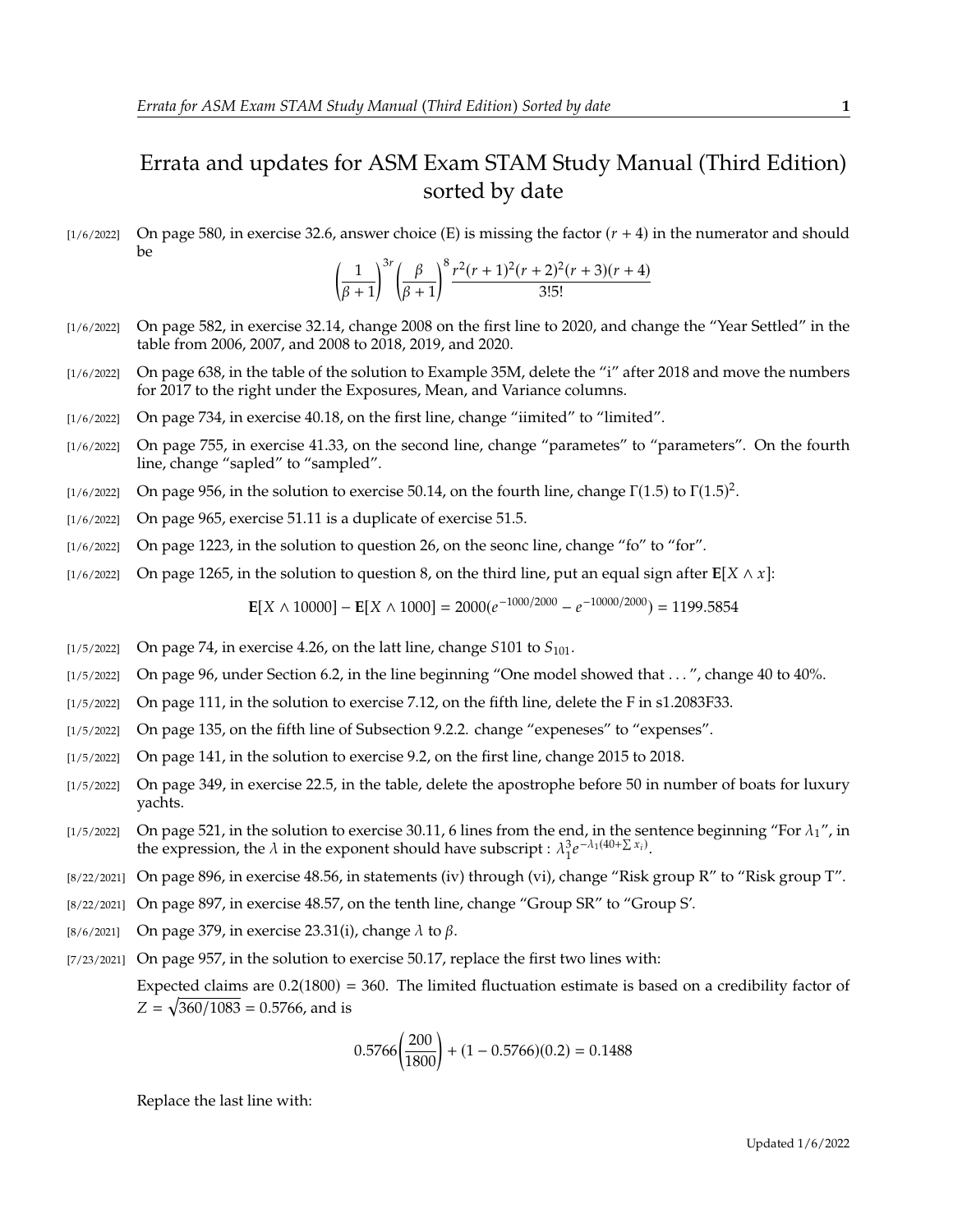The percentage change is  $0.1724/0.1488 - 1 = +15.91\%$ . **(E)** 

- [5/30/2021] On page 194, in exercise 12.25, on the last line, change "thta" to "that".
- $\frac{5}{27/2021}$  On page 984, two lines above equation (53.2), put a bar over  $X_i$ .
- [5/27/2021] On page 997, in exercise 53.19, on the fourth line, add "them" between "5 of" and "each".
- [5/27/2021] On page 1063, in question 17, delete the first sentence "You are given the following experience:".
- [5/27/2021] On page 1194, on the fourth line of the page, the answer key should be **(A)**.
- [5/19/2021] On page 792, on the 10<sup>th</sup> line, change  $3\lambda e^{-3\lambda}$  to  $3e^{-3\lambda}$  (delete  $\lambda$ ). On the 11<sup>th</sup> and 17<sup>th</sup> lines, once apiece, change  $e^{-x/3}$  to  $e^{-3x}$ change  $e^{-x/3}$  to  $e^{-3x}$ .
- [5/19/2021] On page 839, in the solution to exercise 45.13, on the first three displayed lines, change every x to q:  $f(x)$ should be  $f(q)$  and dx should be dq. Four changes.
- [5/19/2021] On page 868, in the solution to exercise 47.20, on the third line, chane 370,000 to 740,000. Replace the last three sentences of the solution with

The expected process variance is  $0.2(740,000)+0.8(28,000,000) = 22,548,000$ . Bühlmann's K is 22,548,000/2,433,600 = <sup>9</sup>.265286. The credibility factor is

$$
Z = \frac{3}{3 + 9.265286} = \boxed{0.2446}
$$
 (D)

- [5/19/2021] On page 872, one line above the heading "The exposure unit", insert "are" between "you" and "calculating".
- [4/30/2021] On page 612, on the fourth line of the fourth paragraph under "34.2 Grouped data", change  $F_n^*(c_{j-1})$  to  $F_n(c_{j-1}).$
- [4/30/2021] On page 658, in the solution to exercise 35.11, on the displayed line, change the "=" before  $\frac{(4-10)^2}{10}$  $\frac{10}{10}$  to  $^{\prime\prime}$ + $^{\prime\prime}$ .
- [4/30/2021] On page 737, change the solution to exercise 40.19 to

$$
\lambda_F = \left(\frac{\Phi^{-1}(0.99)}{0.05}\right)^2 = \left(\frac{2.326}{0.05}\right)^2 = 2164.11
$$

For severity, the credibility standard is expressed in terms of number of exposures, which is number of claims. We had 1384 claims.

$$
e_X = 2164.11 \left( \frac{6,010}{55^2} \right) = 4,300
$$

$$
Z_X = \sqrt{\frac{1,384}{4,300}} = 0.567354
$$

For pure premium, the credibility standard is expressed in terms of number of exposures, which is number of policies. We have 21,000 policies. We divide the usual formula for the credibility standard in terms of number of expected claims by 0.085 to express it in terms of number of policies

$$
e_P = \frac{2164.11}{0.085} \left( 1 + \frac{6,010}{55^2} \right) = 76,044
$$

$$
Z_P = \sqrt{\frac{21,000}{76,044}} = 0.525506
$$